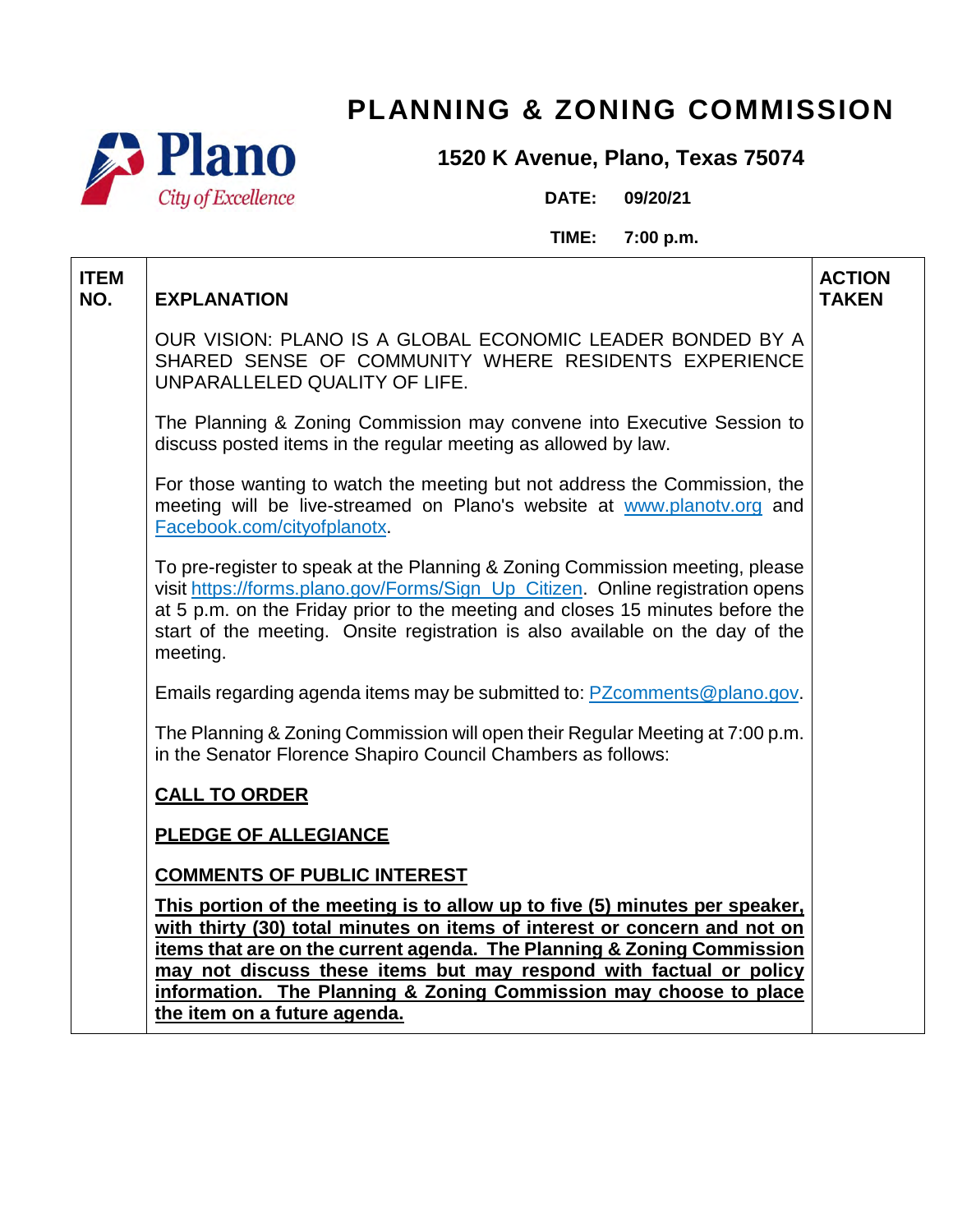## **CONSENT AGENDA The Consent Agenda will be acted upon in one motion and contains items which are routine and typically noncontroversial. Items may be removed from this agenda for individual discussion by commissioners, staff, or any citizen. Citizens are limited to two (2) items and a discussion time of three (3) minutes each.** (a) **Approval of Minutes:** September 7, 2021 (b) DF **Preliminary Plat:** SOULS Addition, Block A, Lot 1 - Religious facility on one lot on 9.1 acres located at the southwest corner of 14th Street and Geomap Lane. Zoned Research/Technology Center. Project #PP2021-012. **Applicant: SAI Outreach for Uplifting Society (SOULS)**  $(c)$ DB **Revised Site Plan:** Park Place Center, Block A, Lot 3 - Restaurant with a drivethrough on one lot on 0.9 acre located on the west side of Plano Parkway, 370 feet north of Park Boulevard. Zoned Planned Development-112-Retail. Project #RSP2021-036. **Applicant: RPAI Southwest Management, LLC ITEMS FOR INDIVIDUAL CONSIDERATION Public Hearing Items: Applicants are limited to fifteen (15) minutes presentation time with a five (5) minute rebuttal, if needed. Remaining speakers are limited to thirty (30) total minutes of testimony time, with three (3) minutes assigned per speaker. The presiding officer may modify these times as deemed necessary.**  $(1A)$ EH **Public Hearing:** Zoning Case 2020-032 (Submitted under the Interim Comprehensive Plan) - Request to rezone 142.5 acres located at the southeast corner of Spring Creek Parkway and Parkwood Boulevard **from** Planned Development-242-Multifamily Residence-2, Planned Development-243- Retail/General Office, and Commercial Employment **to** Planned Development-Retail/General Office. Zoned Planned Development-242-Multifamily Residence-2, Planned Development-243-Retail/General Office, and Commercial Employment. Project #ZC2020-032. **Applicants: Haggard Enterprises Limited, Ltd. and Acres of Sunshine, Ltd.** (1B) EH **Concept Plan:** Haggard Farm Addition, Blocks A-C - Multifamily residence, hotel, retail, professional/general administrative office, health/fitness center, restaurant, assisted living facility, park, and open space on six lots on 142.5 acres located on the southeast corner of Spring Creek Parkway and Parkwood Boulevard. Zoned Planned Development-242-Multifamily Residence-2, Planned Development-243-Retail/General Office, and Commercial Employment. Project #CP2020-014. **Applicants: Haggard Enterprises Limited, Ltd. and Acres of Sunshine, Ltd.**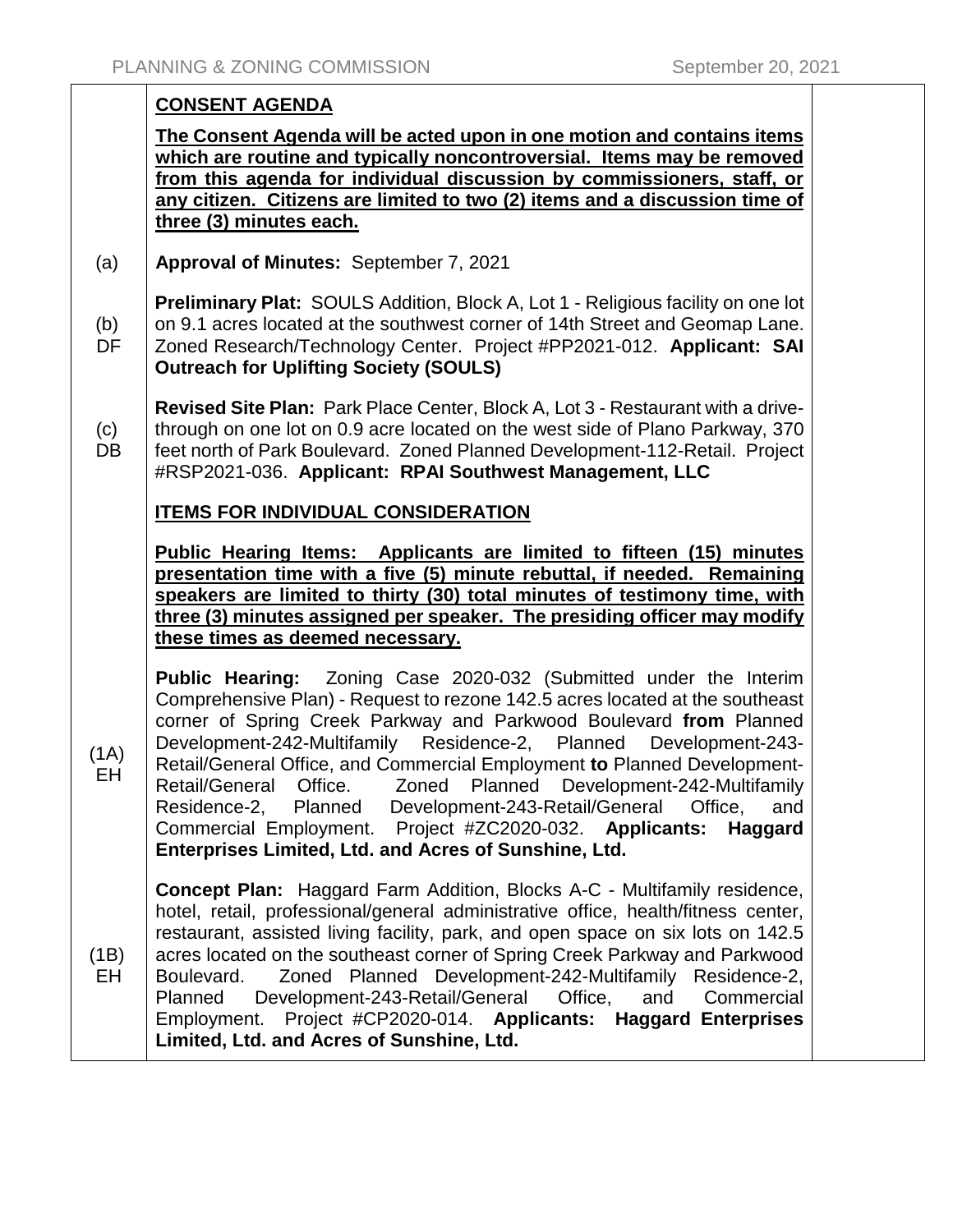| (2)<br><b>EH</b> | <b>Public Hearing:</b> Zoning Case 2021-023 (Submitted under the Interim<br>Comprehensive Plan) - Request to rezone 8.2 acres located 605 feet north of<br>Windhaven Parkway and 820 feet west of Spring Creek Parkway from Planned<br>Development-243-Retail/General Office to General Office. Zoned Planned<br>Development-243-Retail/General Office. Project #ZC2021-023. Applicant:<br><b>Forefront Living Plano, Inc.</b>                                                                                                                                                                                                                                                                                                                                                                                                                                                                                             |  |
|------------------|----------------------------------------------------------------------------------------------------------------------------------------------------------------------------------------------------------------------------------------------------------------------------------------------------------------------------------------------------------------------------------------------------------------------------------------------------------------------------------------------------------------------------------------------------------------------------------------------------------------------------------------------------------------------------------------------------------------------------------------------------------------------------------------------------------------------------------------------------------------------------------------------------------------------------|--|
| (3)<br>EH        | <b>Public Hearing:</b> Zoning Case 2021-016 (Submitted under the Interim<br>Comprehensive Plan) - Request to amend Urban Mixed-Use-3 on 103.6 acres<br>located on the east side of Alma Drive, 760 feet south of 15th Street to include<br>the following major changes: modify outdoor commercial amusement locations<br>and standards; add public storage/mini-warehouse as a use allowed by specific<br>use permit within Block S; modify usable open space locations and standards;<br>update building setback standards; modify standards related to walls and<br>fences; update the approval process for the pattern book; adjust the length of<br>Block S; modify the floor area ratio and lot coverage for Block Y; add a new<br>Block AA with block length exception; and update exception language for clarity.<br>Zoned Urban Mixed-Use-3. Project #ZC2021-016. Applicant: MM CCM 48M,<br>LLC and VM Fund I, LLC |  |
|                  | Non-Public Hearing Items: The presiding officer may permit limited public<br>comment for items on the agenda not posted for a Public Hearing. The<br>presiding officer will establish time limits based upon the number of<br>speaker requests, length of the agenda, and to ensure meeting efficiency,<br>and may include a cumulative time limit. Speakers will be called in the<br>order cards are received until the cumulative time is exhausted.                                                                                                                                                                                                                                                                                                                                                                                                                                                                     |  |
| (4)<br>KC        | <b>Review Period Extension Request - Final Plat: Acres of Sunshine Addition,</b><br>Block A, Lot 3 - Review period extension request for medical office on one lot<br>on 2.0 acres located on the west side of the Dallas North Tollway, 635 feet north<br>of Windhaven Parkway. Zoned Regional Employment and located within the<br>Dallas North Tollway Overlay District. Project #FP2021-012. Applicant: R2D2<br>& C3PO, LLC                                                                                                                                                                                                                                                                                                                                                                                                                                                                                            |  |
| (5)<br>MS        | Review Period Extension Request - Revised Site Plan: Tradition Trail<br>Industrial Park Addition, Block 1, Lot 2 - Review period extension request for<br>warehouse, major vehicle repair, and used vehicle dealer on one lot on 3.9<br>acres located at the southwest corner of Tradition Trail and Fulgham Road.<br>Zoned Planned Development-131-Light Industrial-1 and located within the 190<br>Tollway/Plano Parkway Overlay District. Project #RSP2021-043. Applicant:<br><b>Tradition Business Park, LLC</b>                                                                                                                                                                                                                                                                                                                                                                                                       |  |